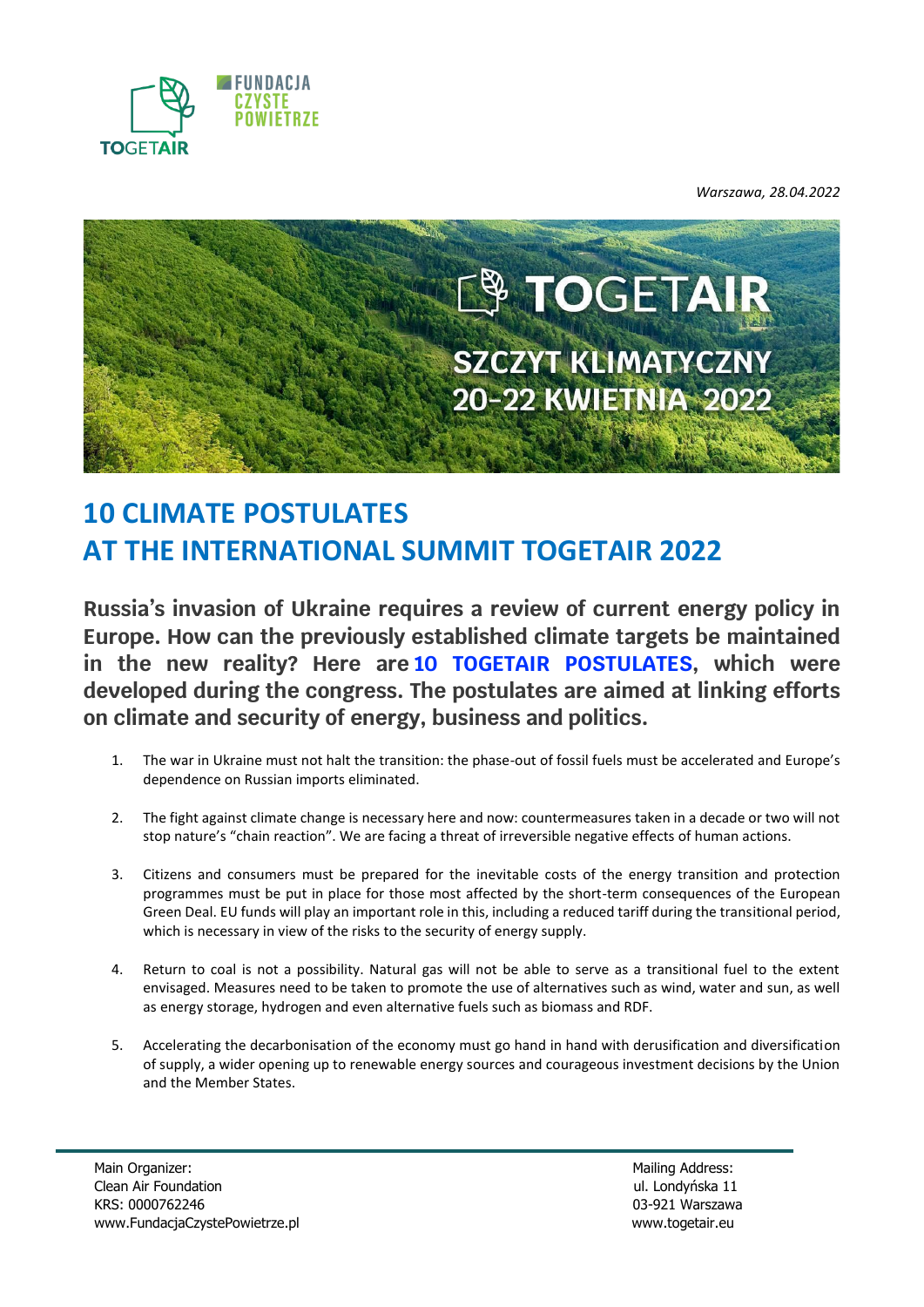

- 6. Nuclear energy, both on large- and small-scale is an optimal source of energy security. The implementation of the timetable for Poland's nuclear programme and the commissioning of Poland's first large-scale power plant in 2033 should be a top priority for the state.
- 7. The development of onshore and offshore wind energy needs to be accelerated. Increasing the offshore potential from planned 11 to up to 30 GW installed capacity should be considered.
- 8. A strategy for the development of district heating needs to be created: if industry is left alone, given the limited investment possibilities of local governments, it may mean the exclusion of a sector that is crucial to climate neutrality.
- 9. It is worth to consider taxing windfall revenues of energy companies, i. e. windfall profits: the revenues should be used for the development of renewable technologies.
- 10. Improvement of administrative procedures and reduction of investment processes related to the construction of infrastructures that are crucial for ensuring security of energy supply and the implementation of the circular economy are necessary. Today's procedures for obtaining environmental decisions and the capacity of decisionmakers are unfortunately blocking many necessary investments, causing unnecessary delays in the modernisation of key economic sectors.

# **3 days, 33 debates, hundreds of experts, millions of spectators and international panel discussions – that was the TOGETAIR Climate Summit 2022. For three days, participants looked for answers to the question of how to build an independent energy policy for the European Union and create a better future for climate.**

TOGETAIR 2022 took place between April 20th to 22nd in the Library of the University of Warsaw and in an online space accessible to everyone in Poland and Europe.

The congress, which was held in a hybrid formula, was broadcasted live, free of charge and without registration on the main pages of the most important Polish Internet portals<https://togetair.eu/partnerzy> and on social media. Debates are currently available on YouTube on [TOGETAIR1](https://www.youtube.com/channel/UCcFdinLYXzGXwxoikcrdmlw) [TOGETAIR2](https://www.youtube.com/channel/UC6gg3neArpdzKPcSMqoo3Fw)

### **A PLATFORM FOR AGREEMENT FOR CLIMATE AND FOR CLEAN AND CHEAP ENERGY**

The organisers of the congress have invited representatives of ministries, local authorities in the rank of marshals, representatives of state treasury companies, NGOs, multinational corporations and small companies committed to climate protection to participate. TOGETAIR received the patronage of the President of the European Parliament, Roberta Metsola.

Discussions focused on pressing issues such as energy costs and poverty, nuclear energy, transmission and storage possibilities. The problems and opportunities of zero-emission mobility, the challenges for modern agriculture and waste management, and the question of how algorithms and new technologies can support environmental and climate protection were also addressed.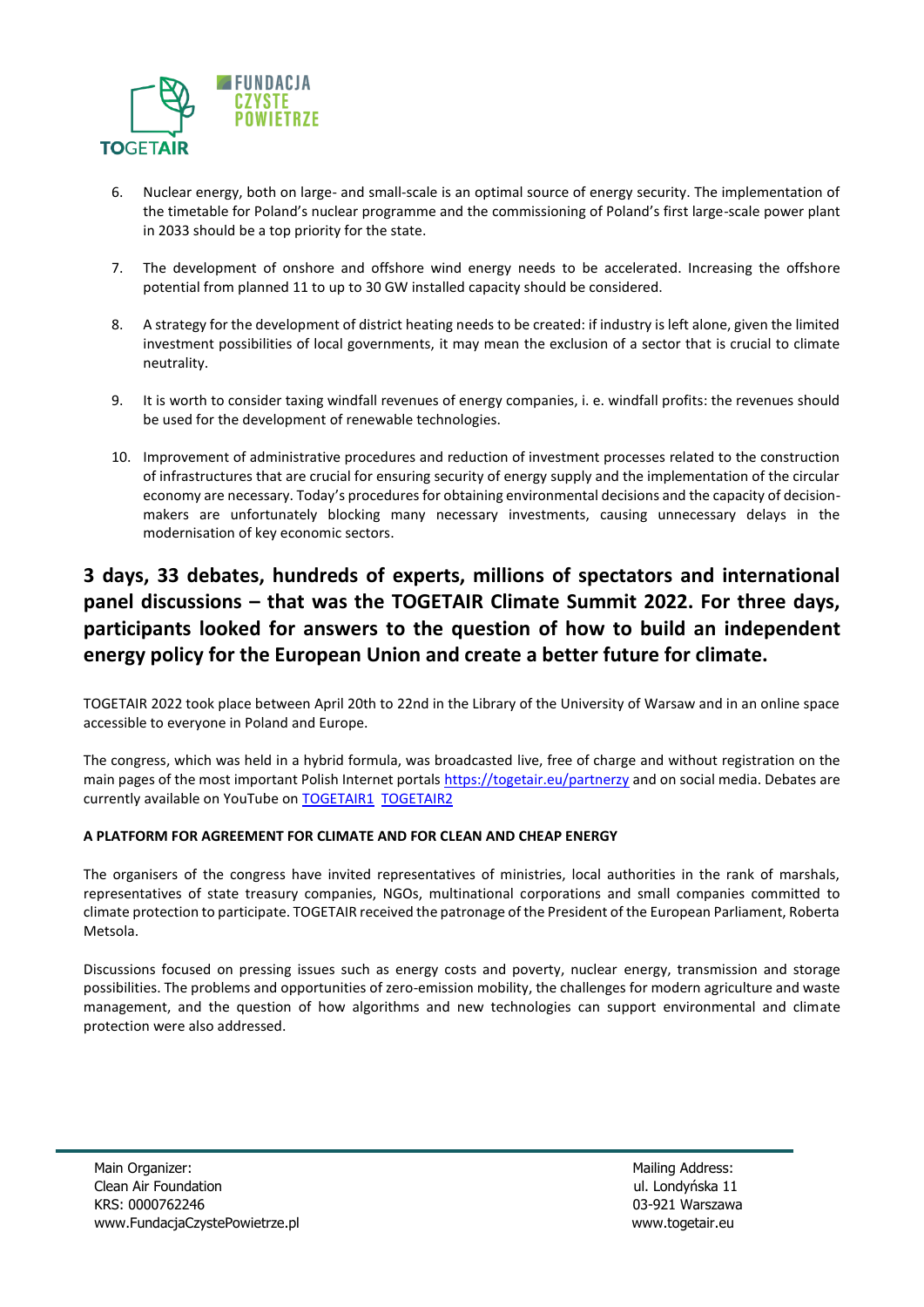

| PARTNER<br>STRATEGICZNY                                | จ<br>ORLEN                                                                  | PARTNER                                                        | PGE                                                                        | GŁÓWNY PARTNER<br>ŚRODOWISKOWO-<br>KLIMATYCZNY | Lasy Państwowe                          |                                                                                |
|--------------------------------------------------------|-----------------------------------------------------------------------------|----------------------------------------------------------------|----------------------------------------------------------------------------|------------------------------------------------|-----------------------------------------|--------------------------------------------------------------------------------|
| ECO-                                                   | CKGHM                                                                       | <b>BGK</b>                                                     |                                                                            | Grupa Żywiec                                   | Microsoft                               | $\blacksquare$ $\blacksquare$ $\blacksquare$                                   |
| ECO                                                    | Enea                                                                        | Gámošinko<br>-Zagiętkowska                                     | Z                                                                          | Lidi                                           | arp                                     | $\mathbf{E}$                                                                   |
| p.,                                                    | <b>VELUX</b>                                                                | pwc                                                            | <b>C</b> fortum                                                            | <b>MIN</b><br>TOP FARMS                        | TERRA NOSTRA                            | orp <sup>e</sup> e-vehicles                                                    |
| Fundusze<br>Europejskie<br>Ø                           | Rzeczpospolita<br>Polska                                                    | <b>ER</b> batches                                              | Unia Europejska<br>Dumpejski Fundast<br>Rozwoju Replocatergo               | PARTNER                                        | Ŵ<br><b>Bank Polski</b>                 | LPP                                                                            |
| <b>BOS</b>                                             | mnn<br>SAINT-GOBAIN                                                         | <b>3M</b> Science.                                             | <b>Q</b> GPW                                                               | $\blacksquare$ PAIH                            | <b>CEASTAR</b><br>EXXISTA CONTROLS DAMA | $\frac{1}{2}$                                                                  |
| <b>MURAPOL</b>                                         | <b>DANONE</b>                                                               | <b>ZYWIEC ZDRÓI</b>                                            | $(\underline{W})$ Westinghouse                                             | <b>BOSCH</b>                                   | <b>ALC:</b> PKP INTERCITY               | ₹ح<br><b>POLREGIO</b>                                                          |
| brother                                                | PLGBC                                                                       | <b>II</b> HANTON                                               | Deloitte.                                                                  | k<br>KROSS<br><b>ROUTE</b>                     | <b>The Leasing</b>                      | relcop                                                                         |
| <b>© STENA</b><br>RECYCLING                            | REKOPOL                                                                     | <b>LUX NOWDOZESNE</b>                                          | <i>FPT</i>                                                                 | $\mathcal{E}$                                  | Red Snake                               | <b>UNITED</b>                                                                  |
| Koalicje<br>Obomy o wodę                               | <b>RLG</b>                                                                  | xylem                                                          | Platforma<br>Przemysła<br>Przyszłości                                      | PZHD                                           | PARTNER<br>ENERGETYCZNY                 | <b>AURON</b>                                                                   |
| <b>PATRONAT<br/>IONOROWY PREZES<br/>RADY MINISTRÓW</b> | Manuel Henerewy politicent<br>Prezesa Rady Ministréw<br>Manuel Ministration | PATRONATY<br>PARLAMENTU<br>EUROPEJSKIEGO                       | S.<br>ander the perfect party                                              |                                                | Komisja<br>O.<br>Europejska             | PATRONATY<br>MINISTERSTW                                                       |
| Ministerstyn<br>Klimaca i Srodovniska                  | 號<br>Repartir Fechnology                                                    | 變<br>MINISTRATION                                              | $\rightarrow$<br>Ministerstwo Zdrowia                                      | <b>EQUARCTWA</b>                               | Minster<br>Edukscji Neuki               | 鑾<br>Minimit Rivers<br>  Policyki Spolecate <br> -<br> -<br>  Carl Ant Hambine |
| Ministerstvo<br>Turdušer<br>Turduše Regio              | <b>The Minister</b>                                                         | <b>PARTNERZY</b><br>MIĘDZYNARODOW                              | $er$ Cirrate KC<br>Co-funded by the                                        | Global Compact                                 | BSP<br><b>RESISTANT</b>                 | <b>TEURACTIV.pl</b>                                                            |
| ₩                                                      | CO FRANCE                                                                   | GŁÓWNY PARTNER<br>ORGANIZACJI<br>PRACODAWCÓW                   | Pracodawcy RP                                                              | PATRONATY<br>MARSZAŁKÓW<br>16 WOJEWÓDZTW       | LIKZĄD MARSZAŁKOWSKI                    | Thursday (1999)<br>This Michael (1999)<br>This Michael Phila                   |
| 痞                                                      | 三製                                                                          | MARSZALEK MILEMÓDZÍVAN<br>MELKÉPOLSKÉBO<br>WARTK MILÍNIAN<br>閿 | <b>THE BURGHAM MORPHONES</b>                                               | this jour defeature.<br>Opolisk loga           | Wojcwidmus                              | <b>DOLNY</b><br>SLASK                                                          |
| 麗<br><b>American Mars</b>                              | 89<br>MIECZYSŁAW STRUK<br>MUSZAFK<br>MEWODZIWA POMORSNECO                   | W<br>MAŁOPOLSKA                                                | A<br>Patrorat Marsocha<br>Vherandrina inteldorga<br>Involuna fonotarchiona | Manashi Wacwritte<br>Kalauski-Franseskipp      |                                         | Compare Scheelber<br>MARKZALEK<br>HARKNOETSKA LÖ                               |
| PATRONATY<br>I PARTNERZY<br>MERYTORYCZNI               | Narodowy Fundust<br>Ochrony Srocewesia<br>Grecostan's Wedney                | $\blacksquare$ $\blacksquare$ $\blacksquare$ $\blacksquare$    | <b>PAA FORETWOWA</b>                                                       | <b>L</b> gt                                    | Biuro Rzecznika                         | <b>REGIONY</b>                                                                 |
| いい                                                     | CP Citpicericted Polskie                                                    | <b>Tell!</b>                                                   |                                                                            | Centre<br>Centre                               | greenway                                | powiet                                                                         |
| <b>GPROCEAM CZYSTA POLSKA</b>                          | CLEAN TUNG                                                                  | polski<br>alarm<br>smogowy                                     | pspa                                                                       | w<br><b>EAZIENKI</b>                           | PIME <sup>+</sup>                       | PENDACIA REFUBLIKANSKA                                                         |
| C CCI FRANCE                                           | PKP POLSKE LINE KOLEJOWE 1.A.                                               | Platforma<br>Przemysłu<br>Przyszłości                          | ZWIĄZEK<br>BANKÓW<br>POLSKICH<br>$\mathbf{B}$                              | M                                              | PATRONATY<br>UCZELNI<br>WYŻSZYCH        | <b>Retrieved Internet</b><br>$\bigcirc$                                        |
| ıÌı<br>AGH                                             | $\omega$<br><b>SALLA</b>                                                    | <b>Alle Cambridge</b>                                          | Politechnika                                                               | PARTNERZY                                      | polsat                                  | s<br>news                                                                      |
| <b>Interia</b>                                         | <b>Interio</b> ZIELONA                                                      | money.pl                                                       | <b>MP</b> naturalnie                                                       | $P_{\text{Rabi}}$ 24.                          | Energetyka <sup>24</sup>                | pap                                                                            |
| <b>ARKZECZPOSPOLITA</b>                                | <b>Forbes</b>                                                               | <b>POLSKA<br/>PRESS</b><br>GRUPA                               | Paleos <mark>(10/11)</mark> nosaemieste.                                   | <b>Strefa Biznesu</b>                          | AUDYTORIUM17<br><b>C</b> ROZGLOSNIK     | $R$ D C<br>Color dia Cresis                                                    |
| <b>RADIO</b><br>OLSZTYN                                | <b>O POLSKIE</b>                                                            | Radio/Opole                                                    | <b>Pulskie Radio</b><br>RZESZÓW                                            | <b>P</b> Radio                                 | BADO<br>SZCZECIN                        | 7:<                                                                            |
|                                                        | <b>BIZNES</b> ALERT                                                         | SRODOWISKO                                                     | Mwysokie<br><b>Mapiecie</b> pl                                             | <b>smogLAB</b>                                 | -ciepło.pl                              | <b>bpictons</b>                                                                |
| <b>OZEON</b>                                           | Kapitał                                                                     | <b>Ekologia</b> <sup>9</sup>                                   | ecoekonomia.pl                                                             | <b>EKOLOGIA</b>                                | ekörynek.com                            | EKOGURU                                                                        |
| Compario                                               | <b>BiznesTuba</b><br>biznestuba.pl                                          | <b>Business</b>                                                | <b>BUSINESS</b>                                                            | SILANACIKI.PL                                  | $\blacktriangleright$<br>SMART ME       | Agencja                                                                        |
| Clear Channel                                          | ORGANIZATORZY                                                               | <b>EEFUNDACJA</b><br><b>GZYSTE</b><br><b>POWIETRZE</b>         | Ō<br><b>RINGACA</b><br>FODYTYWNYCH                                         | <b>PRODUCENT</b>                               | <b>C</b> CreativeHarder                 |                                                                                |

Main Organizer: Mailing Address: Clean Air Foundation and Air School and Air Foundation and Air School and Air<br>Clean Air Foundation and Air School and Air School and Air School and Air School and Air School and Air School Clean Air Foundation KRS: 0000762246<br>
www.FundacjaCzystePowietrze.pl<br>
over the contract of the contract of the contract of the www.togetair.eu [www.FundacjaCzystePowietrze.pl](http://www.fundacjaczystepowietrze.pl/)

03-921 Warszawa